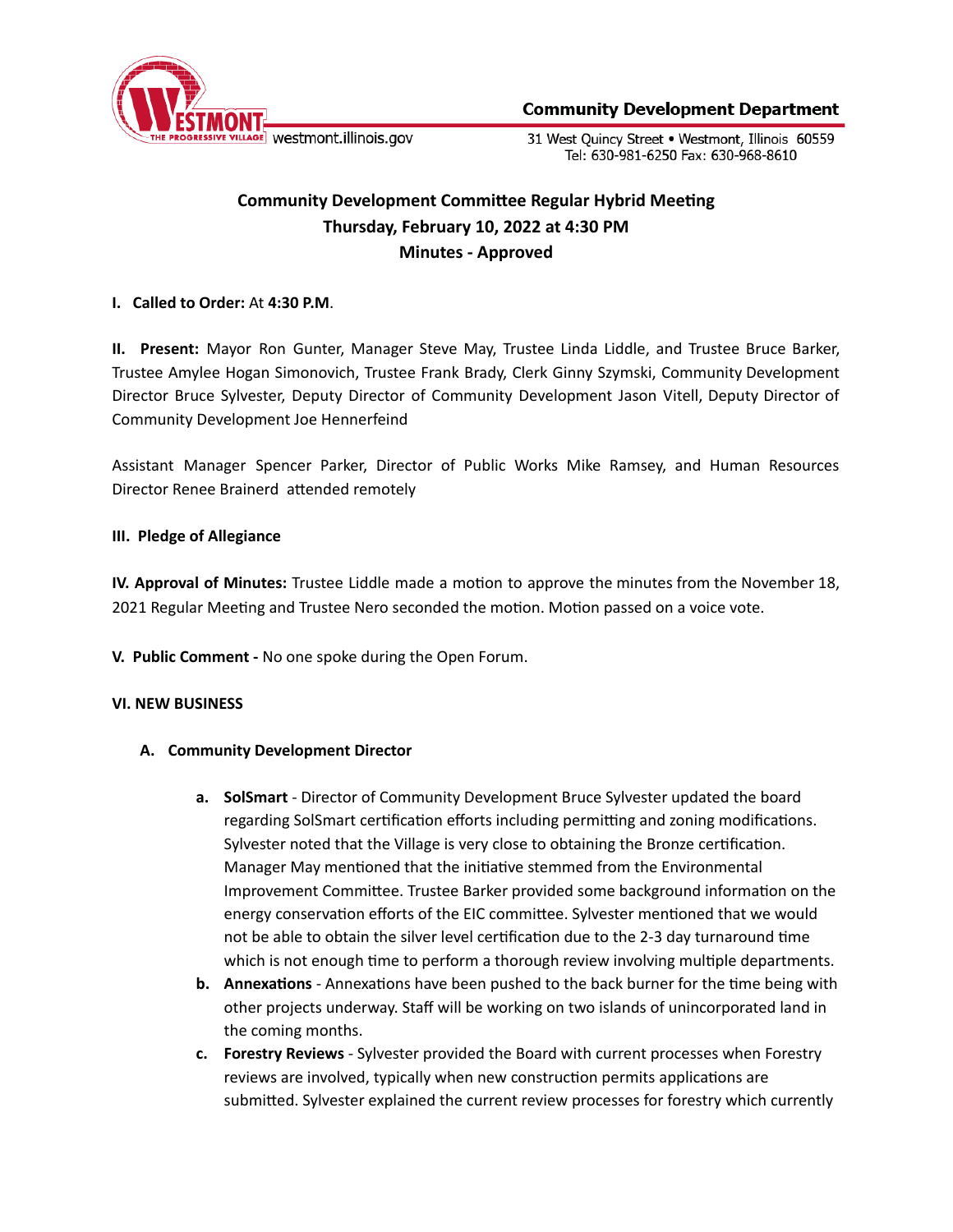include both private and public trees, and how that may change moving forward given the challenges staff has faced administering the current process that's in place.

Mayor Gunter asked how long forestry reviews typically take and if every permit requires said review. Sylvester replied that although not every permit requires a forestry review, the current codes indicate that any exterior improvement on private property should trigger a forestry review. Manager May discussed the challenges of determining whether or not a permit needs a forestry review and how it could be at the expense of the applicant to provide a tree survey which the Village isn't certain they want to do. Sylvester suggested modifying the current codes related to the tree ordinance to simplify them so that Community Development can administer the reviews. Sylvester added that if the Village keeps the rules that are currently in place, Community Development does not have the staff with the expertise needed to administer them and Forestry would need to hire a consultant to do those reviews using the current rules. Gunter asked if there were tree protection rules in place prior to the adoption of the Heritage Tree ordinance. May replied that there were only rules for park way tree protection.

Trustee Simonovich asked if modifying the code would change the way we are currently preserving the trees. Sylvester replied that they would still keep the codes that protect the trees, but replacement or money in lieu may be revised, particularly for vacant lots. Simonovich was wondering if existing homeowners versus developers would be penalized with the revised code. Sylvester provided an example of a homeowner wanting to put an addition where a tree exists, and rather than them having to pay a hefty fee in lieu for that tree removal, they could instead plant a tree elsewhere. Liddle asked if staff had requested an opinion from the arborist. Sylvester replied that it was communicated that the Forester was no longer able to perform the private reviews given time constraints and other responsibilities, but discussions regarding the code revisions had not yet taken place.

Nero was okay with keeping the fee schedule as is, and did not think that the applicants should be charged more or have any more inconveniences. Nero did feel that the applicant suffers when it comes to timelines as it stands.

Barker mentioned that he thought the heritage trees should still be protected and that the Village should be compensated for heritage tree loss, but was open to revising some of the tree ordinance and processes. Barker also talked about landscaping and keeping up the landscaping, especially if there is an absence of trees.

Mayor Gunter agreed that the landscaping maintenance is important. Sylvester replied that code enforcement would be involved in landscape maintenance. Mayor Gunter did not think raising fees would be appropriate, and if they are raised, he requested a comparison to other surrounding communities.

Sylvester noted that staff will be sure to get the Village Foresters input.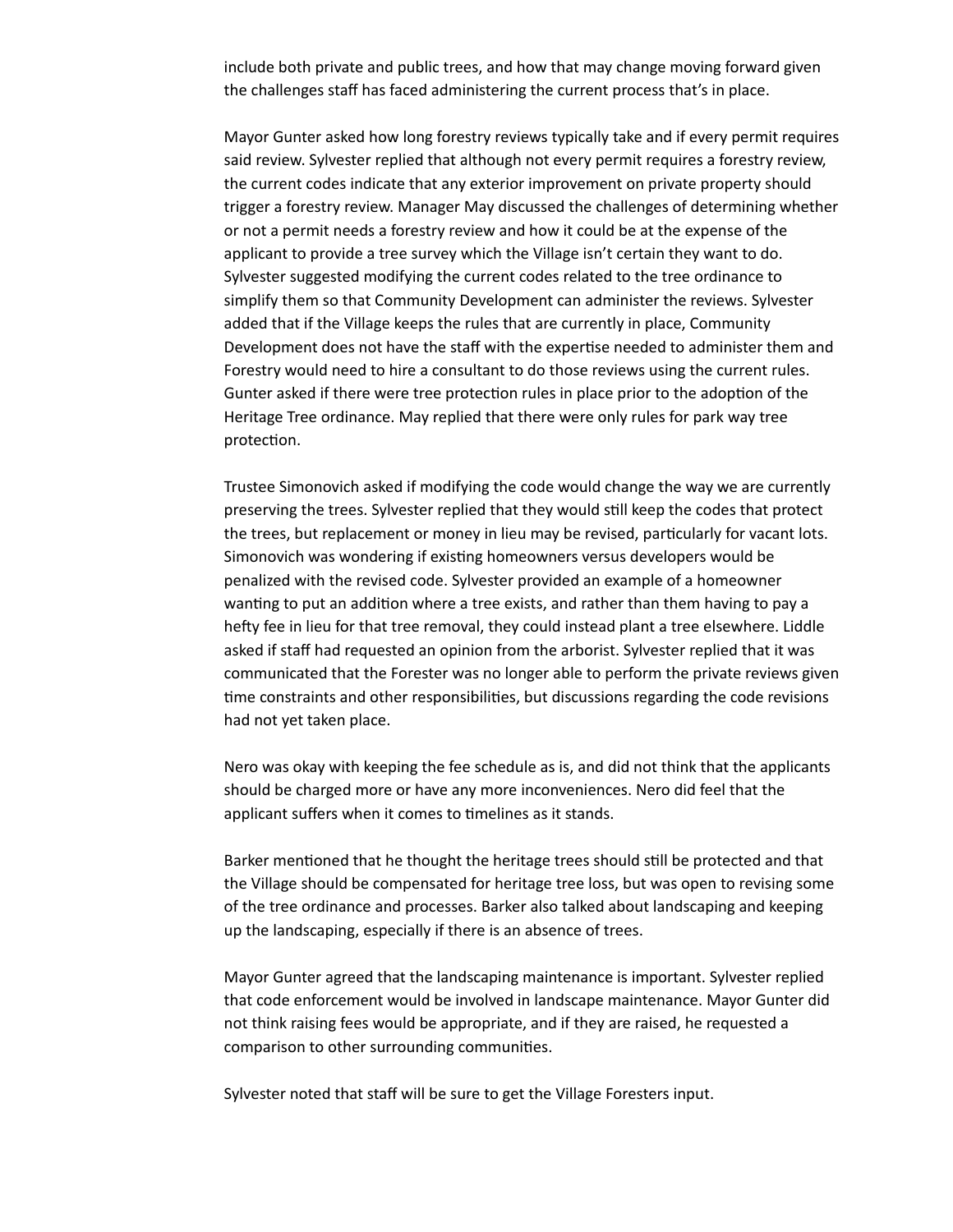Community Development Deputy Director Jason Vitell asked the board to consider that the code is complicated and aggressive compared to other communities. With regard to the process, there is only so far the Village Forester can stretch, and the code is not clear as to how it's triggered, and how mechanisms are in place to administer. Vitell said if we do revise the code, there will likely be happier applicants and the fee in lieu could be used to plant trees elsewhere in the Village. Vitell did not feel that the tree ordinance is fair, and makes the Village seem anti-development.

**d. Home Business Permit for firearm sales** - Manager May stated there is nothing preventing gun sales out of homes. May said if it's not addressed anywhere in the code, then it's not regulated. Manager May updated the board that staff will be working on rectifying that issue. Simonovich asked if the state regulated it, Manger May replied that the state does have restrictions and rules. The Village would not be able to change what's already in place, but they can avoid future home businesses from this type of business with a text amendment.

## **B. Planning Report**

- **a.** Deputy Director of Community Development Joseph Hennerfeind summarized the last quarters entitlements and future requests, some of which included B-1 Permits for Mrs. T's and Whisky Hill Brewing Company. Hennerfeind also provided an overview of other cases and text amendments that had been recommended for approval by the Planning and Zoning Commission; some of which included Bell Tire, as well as upcoming cases. Hennerfeind also updated the board of two major entitlement requests for 3500 Midwest Road, one of which included a comprehensive plan amendment.
- **b.** Hennerfeind had discussed the current economic climate, and how retail uses have changed. Hennerfeind expressed constraints that the village is facing with requests for businesses that are not compliant. Hennerfeind asked the board for direction on examining use tables and if staff should make that a priority given the changes that are happening in the economy. Hennerfeind noted the codes are out of date. Hennerfeind was looking to prioritize this with the Boards permission. The board was supportive of Hennerfeinds request. Hennerfeind noted he would craft language and do more research to bring before the board.
- **c.** New planner scheduled to start on February 22nd, 2022.

Mayor Gunter asked for clarification on the Park District park property on Dallas. Hennerfeind replied that the formal address is 125 E. Richmond Street, and so that is what they have to use for public notice. Gunter also asked Community Development to address A frames in the community because they are popping up quite a bit. Gunter also added that the Village is currently looking for two new planning commissioners.

## **C. Building Report**

**a.** Construction Site Management Overview Processes - Deputy Director of Community Development Jason Vitell provided the board with the processes and challenges of site